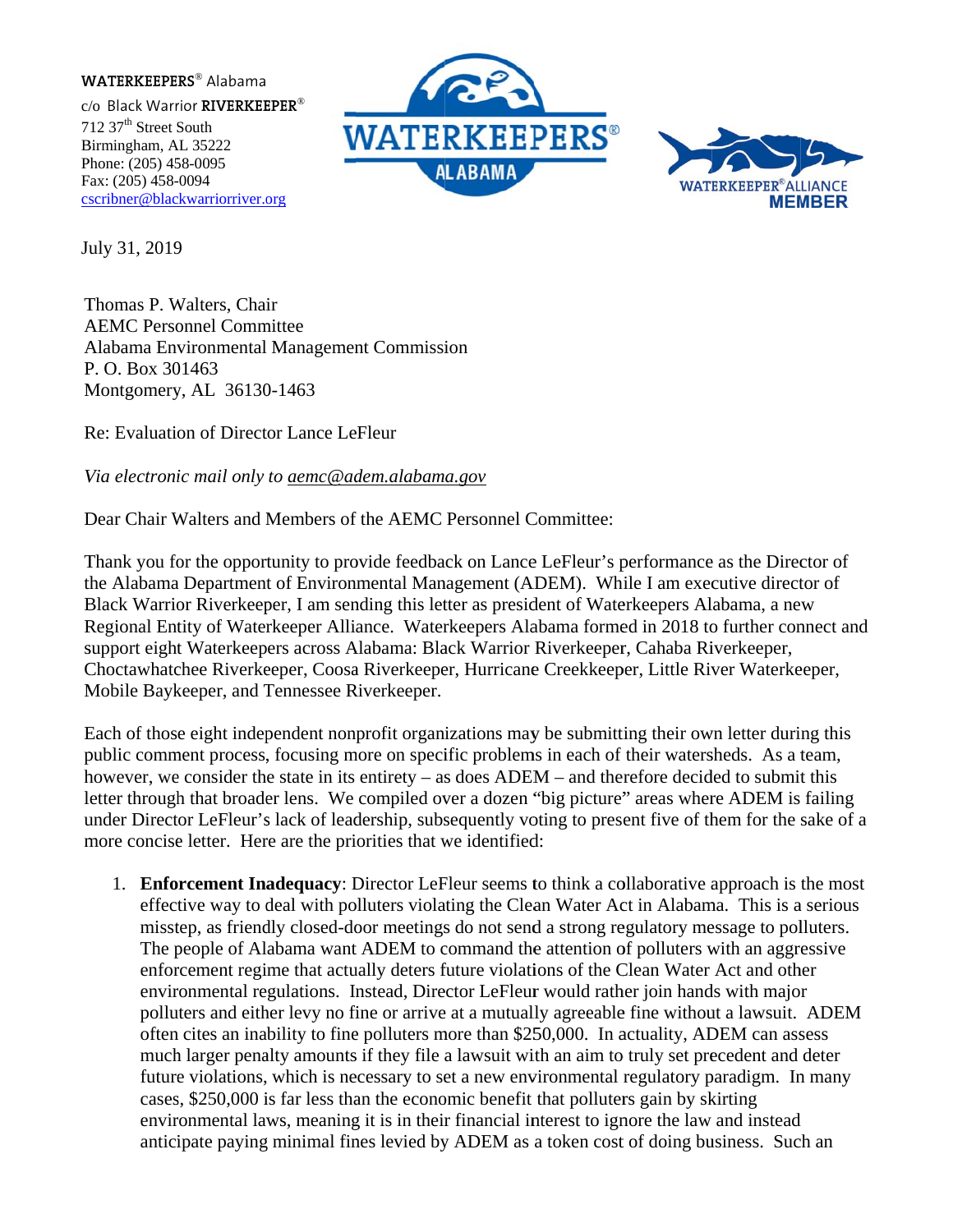approach also essentially penalizes entities who invest in environmental procedures to follow the State's environmental laws and regulations. ADEM must stop this ineffective approach and begin to take meaningful legal action when it is warranted. An aggressive and effective enforcement program at ADEM could supply Alabama's ailing General Fund with hundreds of millions of dollars every year, and justify significant funding from the Legislature for ADEM, which has been chronically underfunded for decades.

- 2. **Lack of Transparency in Calculating Penalties**: Alabama law requires ADEM to consider six penalty factors in imposing environmental fines through Administrative Orders. ADEM has failed to clearly explain or support its consideration of the six factors when calculating penalties, and Director LeFleur has failed to provide necessary transparency and accountability in this regard. Without properly accounting for its calculations, ADEM not only fails the public, it also provides ample opportunity for polluters to challenge levied fines and overturn enforcement actions. This should be of grave concern to ADEM, the AEMC, and all Alabamians. For the sake of transparency, accountability, and effective enforcement, ADEM should make its penalty calculations clear and understandable for all who review an ADEM order
- 3. **Public Notification of Spills**: The public has a right to know when raw sewage, partially treated sewage, industrial wastewater, chemicals, and more are spilled or dumped into our rivers, streams, lakes, bays, and shorelines. However, loosely-constructed state guidelines mean that the public is often notified long after spills have been affecting our public resources, during which time swimmers, anglers, paddlers and others are in harm's way. ADEM's online email notification system does not account for spills other than sewage and does not reach a significant proportion of the public. Its emails are often sent days after major spills. In the last few years Director LeFleur has actively fought for the status quo even though that means putting Alabama citizens in harm's way. Instead of working with Waterkeepers Alabama and others across Alabama to implement updates to regulations which would require effective public notification of sewage spills, Director LeFleur sided with the misguided wastewater operators who opposed commonsense updates to regulations, even though many other operators supported the concept of improving notification. The new email notification system and signage at public boat launches are a step in the right direction, but fall far short of providing the majority of Alabamians with adequate and timely public notice. Without phone, text, social media, and more widespread signage, many people who use our waterways will never be notified. Alabamians expect far more proactive action on this subject from ADEM, as was shown during the poorly handled public notification during and after the recent Tyson wastewater spill and fish kill.
- 4. **Communications**: ADEM has a responsibility to provide transparent, timely information to the public. Unfortunately, under Director LeFleur ADEM acts as more of public affairs branch for industry. Director LeFleur needs to spend more time holding polluters accountable for repeated violations of state laws, and less time targeting reporters or public advocates who call out ADEM for their mistakes. Director LeFleur should be graciously accepting constructive public criticisms, a key role of public employees with leadership capabilities. He should be implementing effective public notification of public comment opportunities on regulations, permit decisions, and designated water use classifications. Additionally, when citizens file complaints about pollution incidents and fish kills, ADEM should follow up with those complaints in a prompt and transparent way. Meaningfully implementing a public notification program regarding spills and major incidents is ADEM's responsibility in the absence of clear delegation, which would provide permitted facilities with important guidance and enforceable accountability. When left up to permitted facilities without guidance and plans in place, public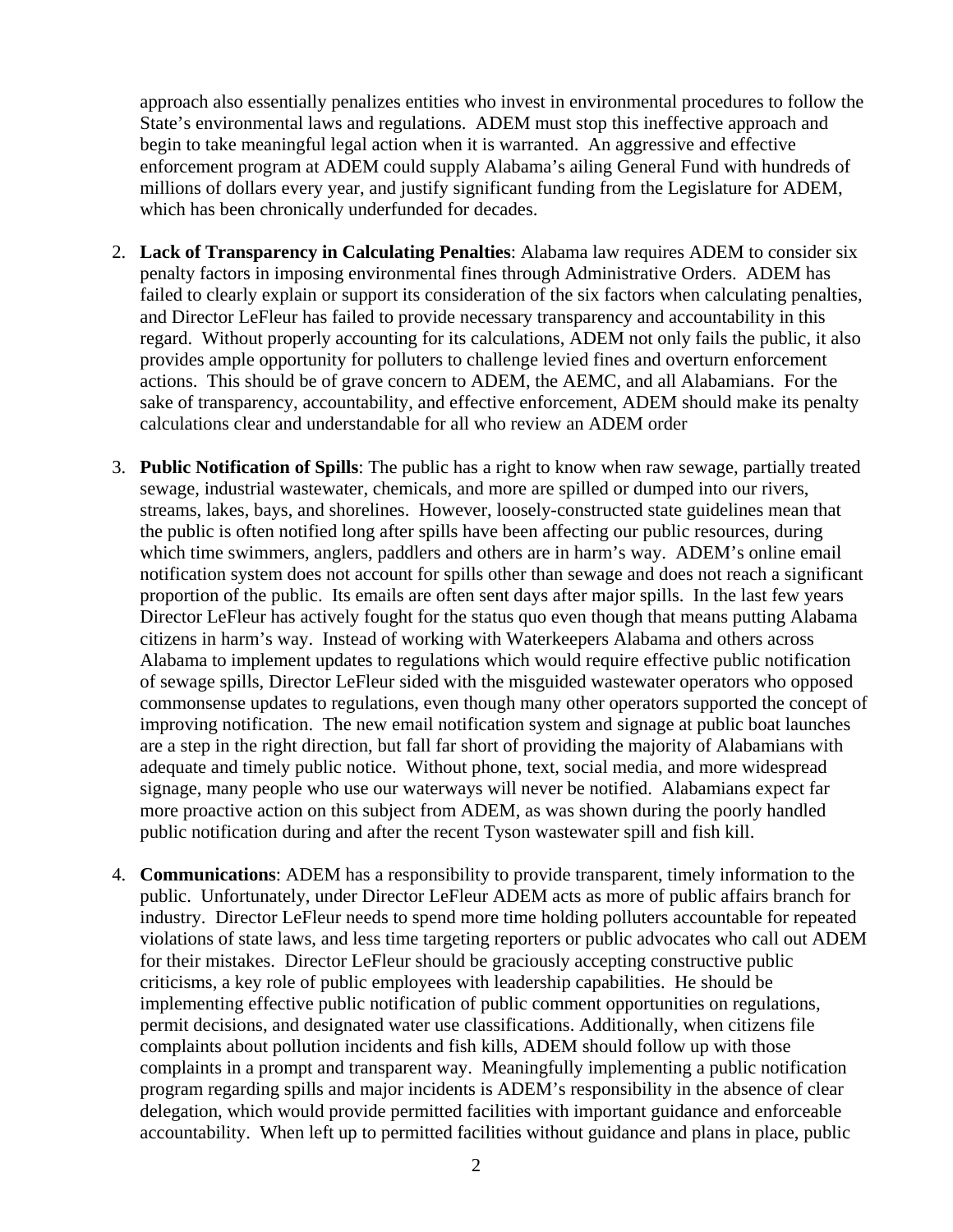notification routinely falls short. Director LeFleur must accept that ADEM cannot leave public notification up to polluters in such a haphazard way, and then expect the public and media to be happy with ADEM when it does not provide adequate or timely responses to questions. If proper notification is not provided by polluters, the public will naturally seek answers from ADEM. If ADEM is not going to provide guidance and clarity regarding public notification to polluters, then it must assume the responsibility of timely and effective provide public notification itself.

5. **Alabama Power coal ash groundwater contamination**: Contaminants including arsenic, lithium, molybdenum and others are currently polluting the groundwater beneath coal ash ponds throughout the state of Alabama. This groundwater refreshes drinking water aquifers and provides base flow for rivers and streams. ADEM's recent "enforcement" action (fining utilities \$250,000 for each of their power plant's leaking coal ash ponds) for this pollution amounts to little more than an effort to protect Alabama Power and other utilities by preempting potential citizen suits. Rather than aggressively requiring utilities to halt and remediate their pollution, ADEM has allowed utilities like Alabama Power to select their own relaxed and self-serving method(s) of corrective action. Alabama Power's recent Corrective Action Plans have elected to cap coal ash ponds in place (in unlined, leaking pits next to rivers), and allow so-called "natural attenuation" to do the remediation for them over many decades. Director LeFleur's failure to hold these polluters meaningfully accountable on behalf of all Alabamians means that ADEM is protecting industry giants at the expense of public health and natural resources. Coal ash has been polluting Alabama's surface waters and groundwater for decades and it will continue to do so for many generations without effective leadership at ADEM. Other states, such as South Carolina, North Carolina, Georgia and Virginia, are requiring utilities use removal and dry storage to close their ash ponds near waterbodies. This approach removes the ash from areas where it will continue to move into ground and surface waters. We want to see Alabama follow the lead of nearby states to ensure the protection of public resources and public health from coal ash. Under Director LeFleur's direction, the State has allowed Alabama Power to take the least protective approach.

In short, Waterkeepers Alabama members are deeply concerned about the aforementioned weaknesses at ADEM, as well as many other problems we will describe in our eight organizations' separate comment letters. We acknowledge that most of ADEM's failures are systemic and political, transcending the impact of any one director. Still, responsibility for any agency's performance ultimately falls on its leader, as the AEMC clearly and correctly acknowledges by providing this public comment process.

We believe that Director LeFleur does not lead ADEM in a manner that will even inch it closer to fulfilling its stated mission, "to ensure for all citizens of the State a safe, healthful, and productive environment." Instead, ADEM consistently moves in the wrong direction, and is doing so under the wrong director. Thank you again for the chance to record our concerns for an agency that could and should be doing far more to protect Alabama's environment and people.

For Cleaner Water,

Charles Scribner President Waterkeepers Alabama

On behalf of Waterkeepers Alabama's eight member organizations in Alabama: